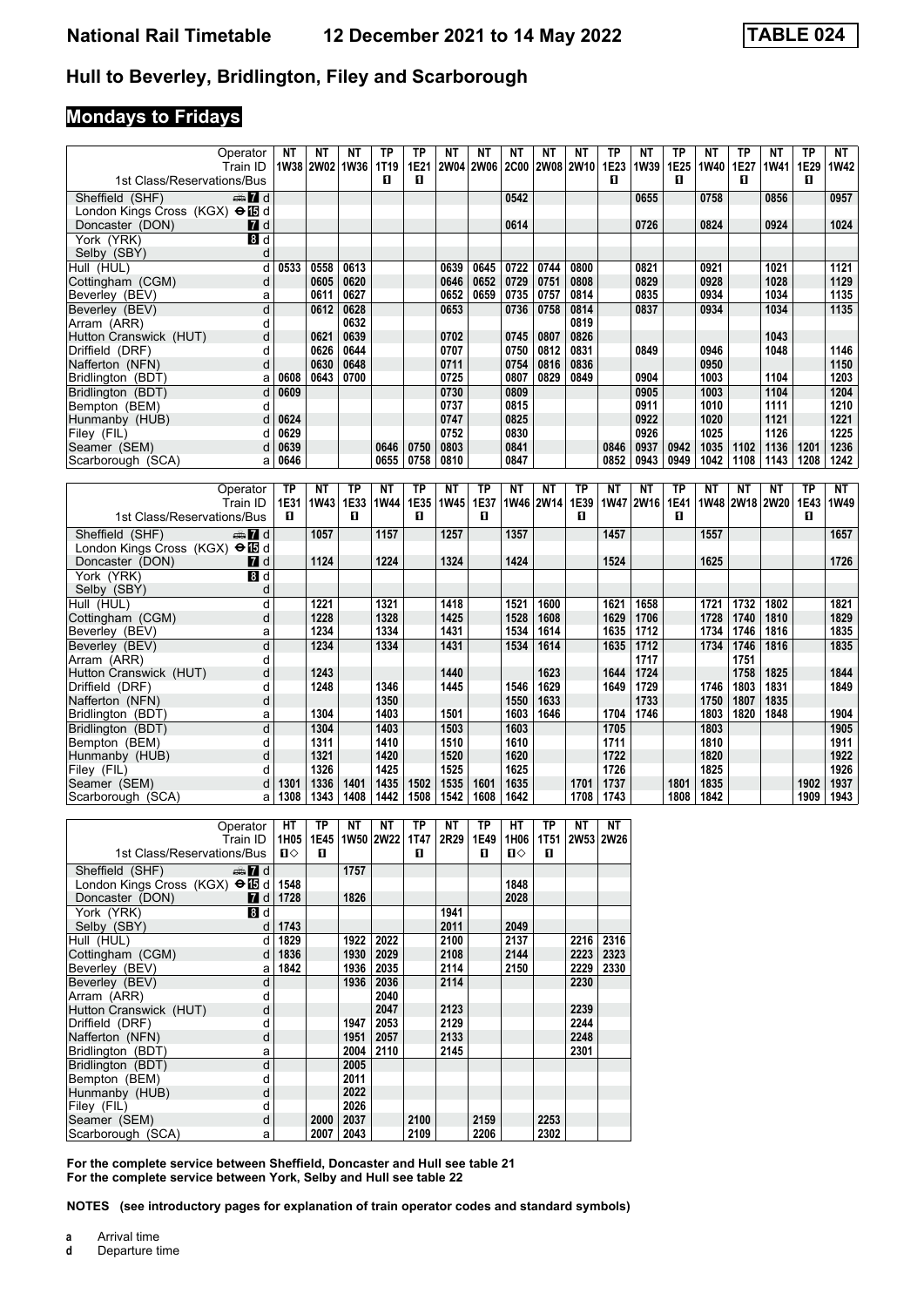## **Hull to Beverley, Bridlington, Filey and Scarborough**

# **Saturdays**

| Operator                                                              | NΤ        | NΤ             | NΤ        | <b>TP</b>    | <b>TP</b> | <b>NT</b>    | NΤ        | <b>NT</b>    | NΤ        | NΤ        | <b>TP</b>    | <b>NT</b> | TP        | ΝT           | <b>TP</b> | NΤ             | TP        | NT           |
|-----------------------------------------------------------------------|-----------|----------------|-----------|--------------|-----------|--------------|-----------|--------------|-----------|-----------|--------------|-----------|-----------|--------------|-----------|----------------|-----------|--------------|
| Train ID<br>1st Class/Reservations/Bus                                |           | 1W38 2W02 1W36 |           | 1T19<br>п    | 1E21<br>п |              | 2W04 2W06 | <b>2C00</b>  |           | 2W08 2W10 | 1E23<br>п    | 1W39      | 1E25<br>п | 1W40         | 1E27<br>п | 1W41           | 1E29<br>п | <b>1W42</b>  |
|                                                                       |           |                |           |              |           |              |           |              |           |           |              |           |           |              |           |                |           |              |
| Sheffield (SHF)<br>d ann                                              |           |                |           |              |           |              |           | 0542         |           |           |              | 0655      |           | 0757         |           | 0856           |           | 0957         |
| London Kings Cross (KGX) <b>OI</b> d<br>Doncaster (DON)<br><b>7</b> d |           |                |           |              |           |              |           | 0614         |           |           |              | 0726      |           | 0824         |           | 0924           |           | 1028         |
| York (YRK)<br>8 <sup>d</sup>                                          |           |                |           |              |           |              |           |              |           |           |              |           |           |              |           |                |           |              |
| Selby (SBY)                                                           | d         |                |           |              |           |              |           |              |           |           |              |           |           |              |           |                |           |              |
| Hull (HUL)                                                            | d<br>0533 | 0558           | 0613      |              |           | 0639         | 0645      | 0722         | 0744      | 0800      |              | 0821      |           | 0921         |           | 1021           |           | 1121         |
| Cottingham (CGM)                                                      | d         | 0605           | 0620      |              |           | 0646         | 0652      | 0729         | 0751      | 0808      |              | 0829      |           | 0928         |           | 1028           |           | 1129         |
| Beverley (BEV)                                                        | a         | 0611           | 0627      |              |           | 0652         | 0659      | 0735         | 0757      | 0814      |              | 0835      |           | 0934         |           | 1034           |           | 1135         |
| Beverley (BEV)                                                        | d         | 0612           | 0628      |              |           | 0653         |           | 0736         | 0758      | 0814      |              | 0837      |           | 0934         |           | 1034           |           | 1135         |
| Arram (ARR)                                                           | d         |                | 0632      |              |           |              |           |              |           | 0819      |              |           |           |              |           |                |           |              |
| Hutton Cranswick (HUT)                                                | d         | 0621           | 0639      |              |           | 0702         |           | 0745         | 0807      | 0826      |              |           |           |              |           | 1043           |           |              |
| Driffield (DRF)                                                       | d         | 0626           | 0644      |              |           | 0707         |           | 0750         | 0812      | 0831      |              | 0849      |           | 0946         |           | 1048           |           | 1146         |
| Nafferton (NFN)                                                       | d         | 0630           | 0648      |              |           | 0711         |           | 0754         | 0816      | 0836      |              |           |           | 0950         |           |                |           | 1150         |
| Bridlington (BDT)                                                     | 0608<br>a | 0643           | 0700      |              |           | 0725         |           | 0807         | 0829      | 0849      |              | 0904      |           | 1003         |           | 1104           |           | 1203         |
| Bridlington (BDT)                                                     | d<br>0609 |                |           |              |           | 0730         |           | 0809         |           |           |              | 0905      |           | 1003         |           | 1104           |           | 1204         |
| Bempton (BEM)                                                         | d         |                |           |              |           | 0737         |           | 0815         |           |           |              | 0911      |           | 1010         |           | 1111           |           | 1210         |
| Hunmanby (HUB)                                                        | 0624<br>d |                |           |              |           | 0747         |           | 0825         |           |           |              | 0922      |           | 1020         |           | 1121           |           | 1221         |
| Filey (FIL)                                                           | 0629<br>d |                |           |              |           | 0752         |           | 0830         |           |           |              | 0926      |           | 1025         |           | 1126           |           | 1225         |
| Seamer (SEM)                                                          | 0639<br>d |                |           | 0646         | 0750      | 0803         |           | 0841         |           |           | 0846         | 0937      | 0942      | 1035         | 1102      | 1136           | 1201      | 1236         |
| Scarborough (SCA)                                                     | 0646<br>a |                |           | 0655         | 0758      | 0810         |           | 0847         |           |           | 0852         | 0943      | 0949      | 1042         | 1108      | 1143           | 1208      | 1242         |
|                                                                       |           |                |           |              |           |              |           |              |           |           |              |           |           |              |           |                |           |              |
|                                                                       |           |                |           |              |           |              |           |              |           |           |              |           |           |              |           |                |           |              |
| Operator                                                              | <b>TP</b> | NΤ             | <b>TP</b> | <b>NT</b>    | <b>TP</b> | <b>NT</b>    | <b>TP</b> | <b>NT</b>    | NΤ        | <b>TP</b> | NΤ           | <b>NT</b> | <b>TP</b> | <b>NT</b>    | NΤ        | NΤ             | TP        | <b>NT</b>    |
| Train ID                                                              | 1E31      | <b>1W43</b>    | 1E33      | <b>1W44</b>  | 1E35      | <b>1W45</b>  | 1E37      |              | 1W46 2W14 | 1E39      |              | 1W47 2W16 | 1E41      |              |           | 1W48 2W18 2W20 | 1E43      | 1W49         |
| 1st Class/Reservations/Bus                                            | п         |                | п         |              | п         |              | п         |              |           | п         |              |           | п         |              |           |                | п         |              |
| Sheffield (SHF)<br>dan 7d                                             |           | 1057           |           | 1157         |           | 1257         |           | 1357         |           |           | 1456         |           |           | 1557         |           |                |           | 1657         |
| London Kings Cross (KGX) <b>⊖ id</b> d                                |           |                |           |              |           |              |           |              |           |           |              |           |           |              |           |                |           |              |
| Doncaster (DON)<br><b>7</b> d                                         |           | 1124           |           | 1224         |           | 1324         |           | 1424         |           |           | 1524         |           |           | 1624         |           |                |           | 1726         |
| $\overline{\mathbf{B}}$ d<br>York (YRK)                               |           |                |           |              |           |              |           |              |           |           |              |           |           |              |           |                |           |              |
| Selby (SBY)                                                           | d         |                |           |              |           |              |           |              |           |           |              |           |           |              |           |                |           |              |
| Hull (HUL)                                                            | d         | 1221           |           | 1321         |           | 1418         |           | 1521         | 1600      |           | 1621         | 1658      |           | 1721         | 1732      | 1802           |           | 1822         |
| Cottingham (CGM)                                                      | d         | 1228           |           | 1328         |           | 1425         |           | 1528         | 1608      |           | 1629         | 1706      |           | 1728         | 1740      | 1810           |           | 1829         |
| Beverley (BEV)                                                        | a         | 1234           |           | 1334         |           | 1431         |           | 1534         | 1614      |           | 1635         | 1712      |           | 1734         | 1746      | 1816           |           | 1835         |
| Beverley (BEV)                                                        | d         | 1234           |           | 1334         |           | 1431         |           | 1534         | 1614      |           | 1635         | 1712      |           | 1734         | 1746      | 1816           |           | 1835         |
| Arram (ARR)                                                           | d         |                |           |              |           |              |           |              |           |           |              | 1717      |           |              | 1751      |                |           |              |
| Hutton Cranswick (HUT)                                                | d         | 1243           |           |              |           | 1440         |           |              | 1623      |           | 1644         | 1724      |           |              | 1758      | 1825           |           | 1844         |
| Driffield (DRF)                                                       | d         | 1248           |           | 1346         |           | 1445         |           | 1546         | 1629      |           | 1649         | 1729      |           | 1746         | 1803      | 1831           |           | 1849         |
| Nafferton (NFN)                                                       | d         |                |           | 1350         |           |              |           | 1550         | 1633      |           |              | 1733      |           | 1751         | 1807      | 1835           |           |              |
| Bridlington (BDT)                                                     | a         | 1304           |           | 1403         |           | 1501         |           | 1603         | 1646      |           | 1704         | 1746      |           | 1804         | 1820      | 1848           |           | 1905         |
| Bridlington (BDT)                                                     | d<br>d    | 1304<br>1311   |           | 1403<br>1410 |           | 1503<br>1510 |           | 1603<br>1610 |           |           | 1705<br>1711 |           |           | 1804<br>1811 |           |                |           | 1905<br>1912 |
| Bempton (BEM)                                                         | d         | 1321           |           | 1420         |           | 1520         |           | 1620         |           |           | 1722         |           |           | 1821         |           |                |           | 1922         |
| Hunmanby (HUB)<br>Filey (FIL)                                         | d         | 1326           |           | 1425         |           | 1525         |           | 1625         |           |           | 1726         |           |           | 1826         |           |                |           | 1927         |
| Seamer (SEM)                                                          | d<br>1301 | 1336           | 1401      | 1435         | 1502      | 1535         | 1601      | 1635         |           | 1701      | 1737         |           | 1801      | 1836         |           |                | 1902      | 1937         |
| Scarborough (SCA)                                                     | 1308<br>a | 1343           | 1408      | 1442         | 1508      | 1542         | 1608      | 1642         |           | 1708      | 1743         |           | 1808      | 1843         |           |                | 1909      | 1944         |
|                                                                       |           |                |           |              |           |              |           |              |           |           |              |           |           |              |           |                |           |              |

| Operator<br>Train ID                    | ΤP<br>1E45 | NΤ   | NΤ<br>1W50 2W22 | HТ<br>1H06     | ΤP   | NΤ<br>1T47 2W24 | ТP<br>1E49 | NΤ<br><b>1W53</b> | ΤP<br><b>1T51</b> | NΤ<br><b>2W26</b> |
|-----------------------------------------|------------|------|-----------------|----------------|------|-----------------|------------|-------------------|-------------------|-------------------|
| 1st Class/Reservations/Bus              | п          |      |                 | $\blacksquare$ | п    |                 | п          |                   | п                 |                   |
| Sheffield (SHF)<br>$\oplus$ 7 d         |            | 1757 |                 |                |      |                 |            | 2057              |                   |                   |
| London Kings Cross (KGX) <b>⊖ led</b> d |            |      |                 | 1748           |      |                 |            |                   |                   |                   |
| Doncaster (DON)<br><b>7</b> d           |            | 1826 |                 | 1927           |      |                 |            | 2124              |                   |                   |
| York (YRK)<br>8d                        |            |      |                 |                |      |                 |            |                   |                   |                   |
| Selby (SBY)<br>d                        |            |      |                 | 1943           |      |                 |            |                   |                   |                   |
| Hull (HUL)<br>d                         |            | 1922 | 2022            | 2028           |      | 2116            |            | 2216              |                   | 2316              |
|                                         |            |      |                 |                |      |                 |            |                   |                   |                   |
| Cottingham (CGM)<br>d                   |            | 1930 | 2029            | 2036           |      | 2124            |            | 2223              |                   | 2323              |
| Beverley (BEV)                          | a          | 1936 | 2035            | 2042           |      | 2130            |            | 2229              |                   | 2330              |
| Beverley (BEV)<br>d                     |            | 1936 | 2036            |                |      | 2130            |            | 2230              |                   |                   |
| Arram (ARR)<br>d                        |            |      | 2040            |                |      |                 |            |                   |                   |                   |
| Hutton Cranswick (HUT)<br>d             |            |      | 2047            |                |      | 2139            |            | 2239              |                   |                   |
| Driffield (DRF)<br>d                    |            | 1947 | 2053            |                |      | 2145            |            | 2244              |                   |                   |
| Nafferton (NFN)<br>d                    |            | 1951 | 2057            |                |      | 2149            |            | 2248              |                   |                   |
| Bridlington (BDT)                       | a          | 2004 | 2110            |                |      | 2201            |            | 2301              |                   |                   |
| Bridlington (BDT)<br>d                  |            | 2005 |                 |                |      |                 |            |                   |                   |                   |
| Bempton (BEM)<br>d                      |            | 2011 |                 |                |      |                 |            |                   |                   |                   |
| d<br>Hunmanby (HUB)                     |            | 2022 |                 |                |      |                 |            |                   |                   |                   |
| Filey (FIL)<br>d                        |            | 2026 |                 |                |      |                 |            |                   |                   |                   |
| Seamer (SEM)<br>d                       | 2000       | 2037 |                 |                | 2100 |                 | 2159       |                   | 2242              |                   |
| Scarborough (SCA)                       | 2007<br>a  | 2043 |                 |                | 2109 |                 | 2206       |                   | 2251              |                   |

**NOTES (see introductory pages for explanation of train operator codes and standard symbols)**

**a** Arrival time<br>**d** Departure t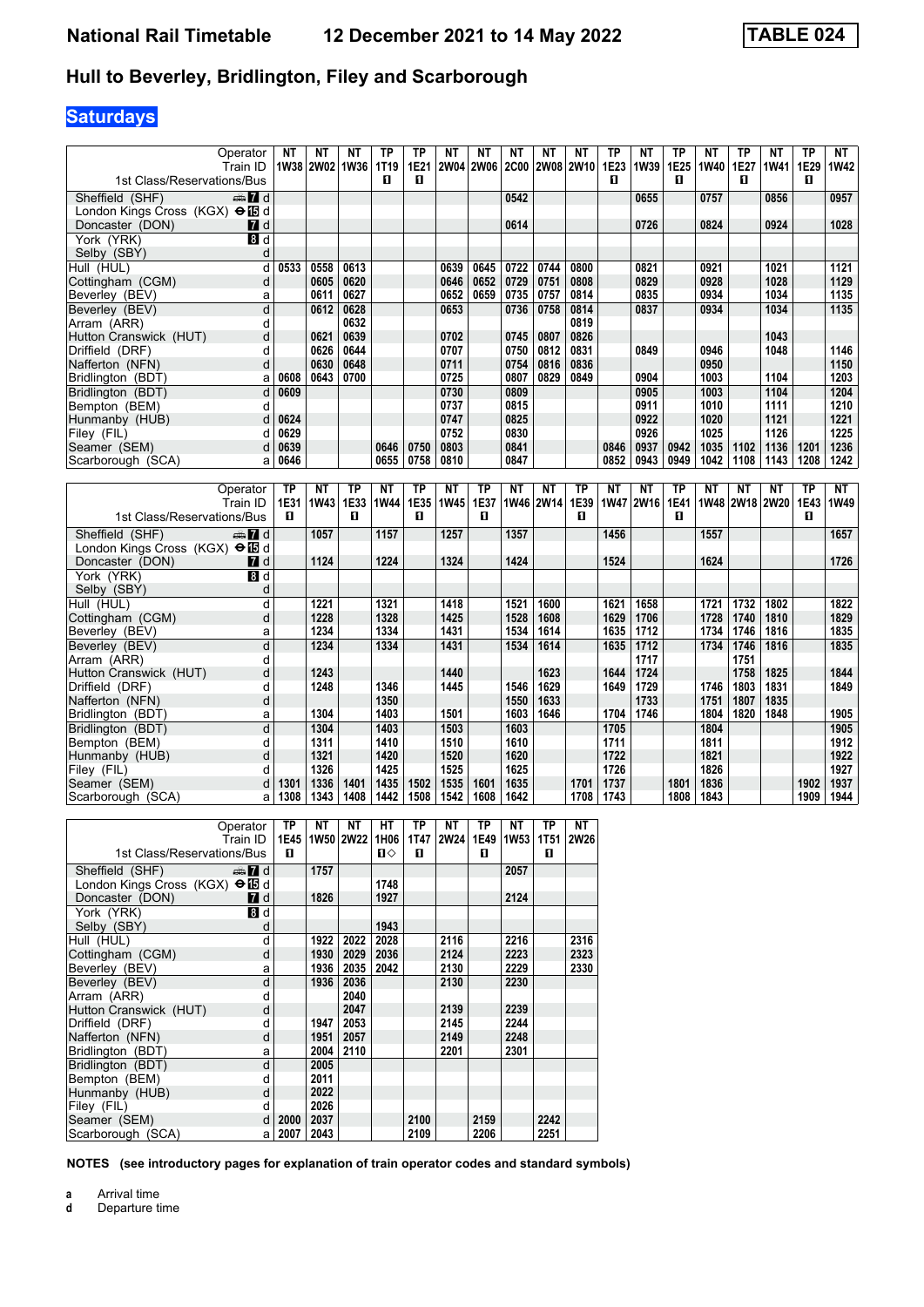### **Hull to Beverley, Bridlington, Filey and Scarborough**

### **Sundays**

| Operator                        | ТP               | <b>NT</b> | ТP   | <b>NT</b> | <b>TP</b> | <b>NT</b> | TP          | <b>NT</b> | <b>TP</b> | <b>NT</b>   | <b>TP</b> | <b>NT</b> | <b>TP</b> | <b>NT</b> | TP          | <b>NT</b> | ТP          | TP.  |
|---------------------------------|------------------|-----------|------|-----------|-----------|-----------|-------------|-----------|-----------|-------------|-----------|-----------|-----------|-----------|-------------|-----------|-------------|------|
| Train ID                        | 1T <sub>25</sub> | 2W12      | 1E27 | 1W36      | 1T29      | 1W38      | <b>1T31</b> | 1W40      | 1T33      | <b>1W42</b> | 1T35      | 1W44      | 1T37      | 1W46      | <b>1T39</b> | 1W48      | <b>1E41</b> | 1E41 |
| Days of operation/Notes         |                  |           |      |           |           |           |             |           |           |             |           |           |           |           |             |           | В           | А    |
| 1st Class/Reservations/Bus      | п                |           | п    |           | п         |           | п           |           | п         |             | П         |           | п         |           | п           |           | 0           | п    |
|                                 |                  |           |      |           |           |           |             |           |           |             |           |           |           |           |             |           |             |      |
| Sheffield (SHF)<br>$\oplus$ 7 d |                  |           |      | 0836      |           | 0925      |             | 1025      |           | 1134        |           | 1225      |           | 1324      |             | 1425      |             |      |
|                                 |                  |           |      |           |           |           |             |           |           |             |           |           |           |           |             |           |             |      |
| Doncaster (DON)<br>7 d          |                  |           |      | 0905      |           | 0952      |             | 1054      |           | 1203        |           | 1255      |           | 1352      |             | 1500      |             |      |
| 8d<br>York (YRK)                |                  |           |      |           |           |           |             |           |           |             |           |           |           |           |             |           |             |      |
| Selby (SBY)<br>d                |                  |           |      |           |           |           |             |           |           |             |           |           |           |           |             |           |             |      |
| Hull (HUL)<br>d                 |                  | 0835      |      | 1003      |           | 1048      |             | 1157      |           | 1306        |           | 1350      |           | 1446      |             | 1600      |             |      |
| Cottingham (CGM)<br>d           |                  | 0842      |      | 1011      |           | 1056      |             | 1205      |           | 1314        |           | 1358      |           | 1454      |             | 1608      |             |      |
| Beverley (BEV)<br>a             |                  | 0848      |      | 1017      |           | 1102      |             | 1211      |           | 1320        |           | 1404      |           | 1500      |             | 1614      |             |      |
| d<br>Beverley (BEV)             |                  | 0849      |      | 1019      |           | 1102      |             | 1213      |           | 1320        |           | 1407      |           | 1502      |             | 1616      |             |      |
| Arram (ARR)<br>d                |                  | 0853      |      |           |           |           |             |           |           |             |           |           |           |           |             |           |             |      |
| Hutton Cranswick (HUT)<br>d     |                  | 0900      |      | 1028      |           | 1112      |             | 1223      |           | 1329        |           | 1416      |           | 1512      |             | 1626      |             |      |
| Driffield (DRF)<br>d            |                  | 0905      |      | 1034      |           | 1117      |             | 1228      |           | 1335        |           | 1422      |           | 1517      |             | 1631      |             |      |
| Nafferton (NFN)<br>d            |                  | 0909      |      | 1038      |           | 1122      |             | 1233      |           | 1339        |           | 1426      |           | 1522      |             | 1636      |             |      |
| Bridlington (BDT)<br>а          |                  | 0921      |      | 1051      |           | 1134      |             | 1246      |           | 1352        |           | 1439      |           | 1535      |             | 1649      |             |      |
| d<br>Bridlington (BDT)          |                  | 0922      |      | 1053      |           | 1134      |             | 1253      |           | 1352        |           | 1444      |           | 1540      |             | 1653      |             |      |
| Bempton (BEM)<br>d              |                  | 0928      |      | 1100      |           | 1140      |             | 1300      |           | 1359        |           | 1450      |           | 1546      |             | 1700      |             |      |
| Hunmanby (HUB)<br>d             |                  | 0939      |      | 1110      |           | 1151      |             | 1310      |           | 1409        |           | 1501      |           | 1557      |             | 1710      |             |      |
| Filey (FIL)                     |                  | 0944      |      | 1117      |           | 1156      |             | 1317      |           | 1416        |           | 1516c     |           | 1616e     |             | 1717      |             |      |
| Seamer (SEM)<br>d               | 0942             | 0955      | 1045 | 1127      | 1142      | 1207      | 1242        | 1327      | 1342      | 1426        | 1442      | 1526      | 1542      | 1627      | 1642        | 1727      | 1741        | 1800 |
| Scarborough (SCA)<br>a          | 0953             | 1003      | 1054 | 1134      | 1151      | 1215      | 1251        | 1334      | 1351      | 1433        | 1451      | 1533      | 1551      | 1633      | 1651        | 1734      | 1751        | 1807 |

| Operator                        |                  | NΤ       | NΤ        | ТP   | NΤ   | ТP   | NΤ                 | NΤ   | HТ   | NΤ          | ΤP   | ТP          |
|---------------------------------|------------------|----------|-----------|------|------|------|--------------------|------|------|-------------|------|-------------|
|                                 | Train ID         |          | 1W50 2W10 | 1T43 | 1W52 |      | 1T45   1W54   1W56 |      | 1H06 | <b>1W58</b> | 1T47 | <b>1T51</b> |
| 1st Class/Reservations/Bus      |                  |          |           | п    |      | п    |                    |      | п⇔   |             | п    | п           |
| Sheffield (SHF)                 | $\mathbf{Z}$ d   | 1525     |           |      | 1625 |      | 1725               | 1825 |      | 1925        |      |             |
| London Kings Cross (KGX) → Id d |                  |          |           |      |      |      |                    |      | 1748 |             |      |             |
| Doncaster (DON)                 | $\blacksquare$ d | 1552     |           |      | 1655 |      | 1802               | 1852 | 1929 | 1951        |      |             |
| York (YRK)                      | 8 d              |          |           |      |      |      |                    |      |      |             |      |             |
| Selby (SBY)                     | d                |          |           |      |      |      |                    |      | 1945 |             |      |             |
| Hull (HUL)                      | d                | 1650     | 1726      |      | 1759 |      | 1906               | 1946 | 2026 | 2047        |      |             |
| Cottingham (CGM)                | d                | 1658     | 1734      |      | 1807 |      | 1914               | 1954 | 2033 | 2055        |      |             |
| Beverley (BEV)                  | a                | 1704     | 1740      |      | 1813 |      | 1920               | 2000 | 2039 | 2101        |      |             |
| Beverley (BEV)                  | d                | 1707     | 1740      |      | 1815 |      | 1920               | 2001 |      | 2101        |      |             |
| Arram (ARR)                     | d                |          |           |      |      |      |                    |      |      |             |      |             |
| Hutton Cranswick (HUT)          | d                | 1717     | 1749      |      | 1825 |      | 1929               | 2010 |      | 2110        |      |             |
| Driffield (DRF)                 | d                | 1722     | 1755      |      | 1830 |      | 1935               | 2015 |      | 2116        |      |             |
| Nafferton (NFN)                 | d                | 1727     | 1759      |      | 1835 |      | 1939               | 2019 |      | 2120        |      |             |
| Bridlington (BDT)               | a                | 1740     | 1815      |      | 1848 |      | 1952               | 2033 |      | 2133        |      |             |
| Bridlington (BDT)               | d                | 1744     |           |      | 1852 |      | 1952               |      |      |             |      |             |
| Bempton (BEM)                   | d                | 1751     |           |      | 1859 |      | 1959               |      |      |             |      |             |
| Hunmanby (HUB)                  | d                | 1801     |           |      | 1909 |      | 2009               |      |      |             |      |             |
| Filey (FIL)                     | d                | 1816f    |           |      | 1916 |      | 2016               |      |      |             |      |             |
| Seamer (SEM)                    | d                | 1826     |           | 1842 | 1926 | 1942 | 2026               |      |      |             | 2042 | 2243        |
| Scarborough (SCA)               |                  | a   1833 |           | 1851 | 1933 | 1951 | 2033               |      |      |             | 2051 | 2254        |

**NOTES (see introductory pages for explanation of train operator codes and standard symbols)**

**a** Arrival time

**d** Departure time

**c** Arrives 9 minutes earlier<br>**e** Arrives 14 minutes earlie

**e** Arrives 14 minutes earlier<br>**f** Arrives 8 minutes earlier

**f** Arrives 8 minutes earlier<br> **A** Runs from 20 February<br> **B** Runs until 13 February

**A** Runs from 20 February **B** Runs until 13 February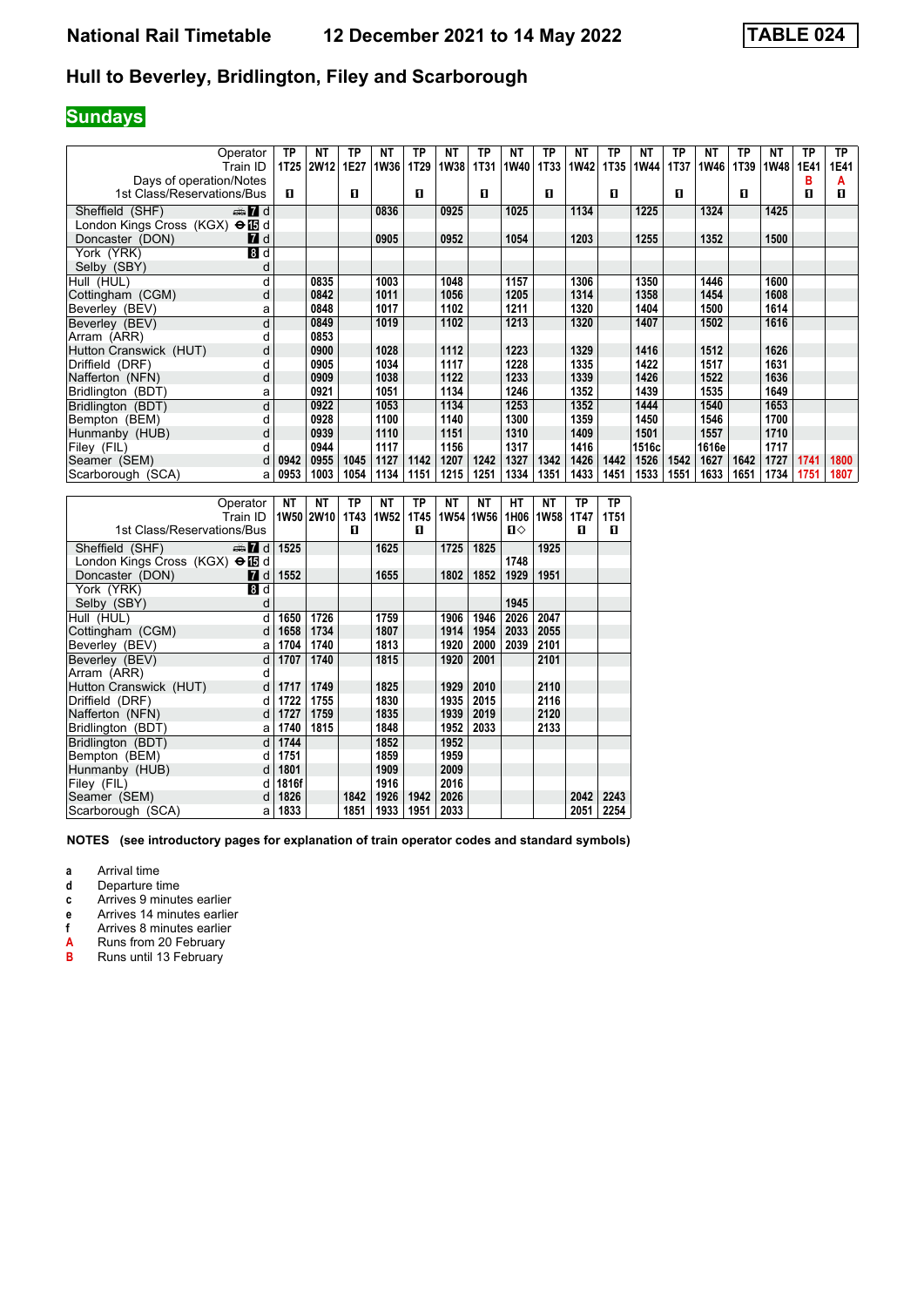### **Scarborough to Filey, Bridlington, Beverley and Hull**

# **Mondays to Fridays**

| Operator<br>Train ID                   | HT<br>1A91   | <b>NT</b><br><b>2W01</b> | <b>TP</b><br>1F52 | <b>NT</b><br><b>1J41</b> | <b>NT</b><br><b>2W03</b> | <b>TP</b><br>1F54 | <b>NT</b><br><b>1W37</b> | <b>HT</b><br>1A92 | <b>NT</b><br>1J42 | <b>TP</b><br>1F56 | <b>NT</b><br>2R02 | NΤ<br>1J43 | <b>NT</b><br>2R04 | TP<br>1F58  | <b>NT</b><br><b>2W05</b> | NΤ<br>1J44  | <b>TP</b><br>1F60 | <b>NT</b><br>1J45 |
|----------------------------------------|--------------|--------------------------|-------------------|--------------------------|--------------------------|-------------------|--------------------------|-------------------|-------------------|-------------------|-------------------|------------|-------------------|-------------|--------------------------|-------------|-------------------|-------------------|
| 1st Class/Reservations/Bus             | $\mathbf{u}$ |                          | п                 |                          |                          | п                 |                          | $\mathbf{u}$      |                   | П                 |                   |            |                   | п           |                          |             | п                 |                   |
| Scarborough (SCA)<br>d                 |              |                          | 0534              |                          |                          | 0634              |                          |                   | 0653              | 0734              |                   |            | 0815              | 0834        |                          | 0900        | 0934              | 1000              |
| Seamer (SEM)<br>d                      |              |                          | 0539a             |                          |                          | 0639a             |                          |                   | 0658              | 0739a             |                   |            | 0820              | 0839a       |                          | 0905        | 0939a             | 1005              |
| Filev (FIL)<br>d                       |              |                          |                   |                          |                          |                   |                          |                   | 0708              |                   |                   |            | 0830              |             |                          | 0915        |                   | 1015              |
| Hunmanby (HUB)<br>d                    |              |                          |                   |                          |                          |                   |                          |                   | 0713              |                   |                   |            | 0835              |             |                          | 0921        |                   | 1020              |
| d<br>Bempton (BEM)                     |              |                          |                   |                          |                          |                   |                          |                   | 0722              |                   |                   |            | 0845              |             |                          | 0930        |                   | 1030              |
| Bridlington (BDT)<br>a                 |              |                          |                   |                          |                          |                   |                          |                   | 0730              |                   |                   |            | 0852              |             |                          | 0939        |                   | 1038              |
| d<br>Bridlington (BDT)                 |              |                          |                   |                          | 0645                     |                   | 0705                     |                   | 0734              |                   | 0759              | 0839       | 0853              |             | 0910                     | 0939        |                   | 1039              |
| Nafferton (NFN)<br>d                   |              |                          |                   |                          | 0656                     |                   | 0716                     |                   | 0745              |                   | 0810              |            | 0904              |             |                          |             |                   | 1050              |
| Driffield (DRF)<br>d                   |              |                          |                   |                          | 0700                     |                   | 0720                     |                   | 0750              |                   | 0814              | 0852       | 0908              |             | 0924                     | 0952        |                   | 1054              |
| Hutton Cranswick (HUT)<br>d            |              |                          |                   |                          | 0705                     |                   | 0725                     |                   | 0755              |                   | 0819              |            | 0913              |             |                          | 0957        |                   |                   |
| Arram (ARR)<br>d                       |              |                          |                   |                          |                          |                   | 0732                     |                   |                   |                   | 0826              |            |                   |             |                          |             |                   |                   |
| Beverley (BEV)<br>d                    | 0604         | 0623                     |                   | 0703                     | 0715                     |                   | 0737                     | 0753              | 0805              |                   | 0831              | 0905       | 0923              |             | 0936                     | 1006        |                   | 1106              |
| Cottingham (CGM)<br>d                  | 0610         | 0630                     |                   | 0709                     | 0721                     |                   | 0743                     | 0759              | 0811              |                   | 0837              | 0911       | 0929              |             | 0943                     | 1012        |                   | 1112              |
| Hull (HUL)<br>a                        | 0618         | 0638                     |                   | 0717                     | 0731                     |                   | 0752                     | 0806              | 0820              |                   | 0846              | 0920       | 0938              |             | 0952                     | 1021        |                   | 1121              |
| Selby (SBY)<br>a                       | 0700         |                          |                   |                          |                          |                   |                          | 0858              |                   |                   | 0929              |            | 1026              |             |                          |             |                   |                   |
| York (YRK)<br>Bla                      |              |                          |                   |                          |                          |                   |                          |                   |                   |                   | 1002              |            | 1101              |             |                          |             |                   |                   |
| $\overline{a}$<br>Doncaster (DON)      | 0717         |                          |                   | 0818                     |                          |                   |                          | 0917              | 0919              |                   |                   | 1019       |                   |             |                          | 1119        |                   | 1219              |
| London Kings Cross (KGX) <b>⊖ IB</b> a | 0914         |                          |                   |                          |                          |                   |                          | 1108              |                   |                   |                   |            |                   |             |                          |             |                   |                   |
| Sheffield (SHF)<br>dan <b>7</b> a      |              |                          |                   | 0848                     |                          |                   |                          |                   | 0949              |                   |                   | 1048       |                   |             |                          | 1148        |                   | 1249              |
|                                        |              |                          |                   |                          |                          |                   |                          |                   |                   |                   |                   |            |                   |             |                          |             |                   |                   |
| Operator                               | <b>TP</b>    | <b>NT</b>                | <b>TP</b>         | <b>NT</b>                | <b>TP</b>                | <b>NT</b>         | <b>TP</b>                | <b>NT</b>         | <b>TP</b>         | <b>NT</b>         | <b>TP</b>         | <b>NT</b>  | <b>TP</b>         | <b>NT</b>   | <b>NT</b>                | <b>TP</b>   | <b>NT</b>         | <b>NT</b>         |
| Train ID                               | 1F62         | 1J46                     | 1F64              | <b>1J47</b>              | 1F66                     | 1J48              | 1F68                     | 1J49              | <b>1F70</b>       | 1J50              | <b>1F72</b>       | 1J51       | <b>1F74</b>       | <b>2W07</b> | <b>1J52</b>              | <b>1F76</b> | <b>2W09</b>       | <b>2W11</b>       |
| 1st Class/Reservations/Bus             | п            |                          | п                 |                          | п                        |                   | $\mathbf{u}$             |                   | п                 |                   | п                 |            | п                 |             |                          | п           |                   |                   |
| Scarborough (SCA)<br>$d \mid$          | 1034         | 1100                     | 1134              | 1200                     | 1234                     | 1300              | 1334                     | 1400              | 1434              | 1500              | 1534              | 1600       | 1634              |             | 1700                     | 1734        |                   |                   |
| Seamer (SEM)<br>d                      | 1039a        | 1105                     | 1139a             | 1205                     | 1239a                    | 1305              | 1339a                    | 1405              | 1439a             | 1505              | 1539a             | 1605       | 1639a             |             | 1705                     | 1739a       |                   |                   |
| Filey (FIL)<br>d                       |              | 1115                     |                   | 1215                     |                          | 1315              |                          | 1415              |                   | 1515              |                   | 1615       |                   |             | 1715                     |             |                   |                   |
| Hunmanby (HUB)<br>d                    |              | 1121                     |                   | 1221                     |                          | 1321              |                          | 1420              |                   | 1520              |                   | 1620       |                   |             | 1722                     |             |                   |                   |
| d<br>Bempton (BEM)                     |              | 1130                     |                   | 1230                     |                          | 1331              |                          | 1430              |                   | 1530              |                   | 1630       |                   |             | 1731                     |             |                   |                   |
| Bridlington (BDT)<br>a                 |              | 1139                     |                   | 1239                     |                          | 1339              |                          | 1438              |                   | 1538              |                   | 1638       |                   |             | 1740                     |             |                   |                   |
| Bridlington (BDT)<br>d                 |              | 1139                     |                   | 1239                     |                          | 1340              |                          | 1439              |                   | 1539              |                   | 1639       |                   | 1700        | 1740                     |             | 1800              | 1824              |
| Nafferton (NFN)<br>d                   |              |                          |                   | 1250                     |                          |                   |                          | 1450              |                   |                   |                   | 1650       |                   | 1711        |                          |             | 1811              | 1835              |
| Driffield (DRF)<br>d                   |              | 1152                     |                   | 1254                     |                          | 1353              |                          | 1454              |                   | 1552              |                   | 1654       |                   | 1715        | 1753                     |             | 1815              | 1839              |

| Bridlington (BDT)                                 | dl | 1139 | 1239 | 1340 | 1439 | 1539 | 1639 | 1700 | 1740 | 1800 | 1824 |
|---------------------------------------------------|----|------|------|------|------|------|------|------|------|------|------|
| Nafferton (NFN)                                   |    |      | 1250 |      | 1450 |      | 1650 | 1711 |      | 1811 | 1835 |
| Driffield (DRF)                                   | α  | 1152 | 1254 | 1353 | 1454 | 1552 | 1654 | 1715 | 1753 | 1815 | 1839 |
| Hutton Cranswick (HUT)                            |    | 1157 |      | 1358 |      | 1557 |      | 1720 | 1758 | 1820 | 1844 |
| Arram (ARR)                                       | d  |      |      |      |      |      |      | 1727 |      |      | 1851 |
| Beverley (BEV)                                    |    | 1206 | 1306 | 1408 | 1506 | 1606 | 1706 | 1732 | 1807 | 1830 | 1856 |
| Cottingham (CGM)                                  | d  | 1212 | 1312 | 1414 | 1512 | 1612 | 1712 | 1738 | 1813 | 1836 | 1902 |
| Hull (HUL)                                        | а  | 1222 | 1321 | 1424 | 1521 | 1621 | 1721 | 1747 | 1822 | 1845 | 1911 |
| Selby (SBY)                                       | a  |      |      |      |      |      |      |      |      |      |      |
| 8 a<br>York (YRK)                                 |    |      |      |      |      |      |      |      |      |      |      |
| $\mathbf{Z}$ al<br>Doncaster (DON)                |    | 1319 | 1419 | 1519 | 1619 | 1718 | 1819 |      | 1918 |      |      |
| London Kings Cross (KGX) $\Theta$ $\mathbb{E}[a]$ |    |      |      |      |      |      |      |      |      |      |      |
| da <mark>7</mark> al<br>Sheffield (SHF)           |    | 1348 | 1448 | 1548 | 1649 | 1748 | 1848 |      | 1949 |      |      |

| Operator                                |                | NΤ   | TP    | ΝT          | NΤ               | ТP    | NΤ          | ТP    | NΤ          | NΤ          | ΤP    | NΤ   | NΤ        |
|-----------------------------------------|----------------|------|-------|-------------|------------------|-------|-------------|-------|-------------|-------------|-------|------|-----------|
| Train ID                                |                | 1J53 | 1T78  | <b>2W13</b> | 1H <sub>54</sub> | 1T92  | <b>1J55</b> | 1P94  | <b>2W15</b> | <b>1J56</b> | 1P96  |      | 2W17 2W19 |
| 1st Class/Reservations/Bus              |                |      | п     |             |                  | П     |             | п     |             |             | П     |      |           |
| Scarborough (SCA)                       | d              | 1800 | 1834  |             | 1900             | 1934  | 2000        | 2034  |             | 2118        | 2134  |      |           |
| Seamer (SEM)                            | d              | 1805 | 1839a |             | 1905             | 1939a | 2005        | 2039a |             | 2123        | 2139a |      |           |
| Filey (FIL)                             | d              | 1815 |       |             | 1915             |       | 2015        |       |             | 2133        |       |      |           |
| Hunmanby (HUB)                          | d              | 1820 |       |             | 1922             |       | 2022        |       |             | 2137        |       |      |           |
| Bempton (BEM)                           | d              | 1830 |       |             | 1932             |       | 2031        |       |             | 2147        |       |      |           |
| Bridlington (BDT)                       | a              | 1839 |       |             | 1940             |       | 2040        |       |             | 2155        |       |      |           |
| Bridlington (BDT)                       | d              | 1840 |       | 1900        | 1941             |       | 2040        |       | 2137        | 2156        |       | 2233 | 2306      |
| Nafferton (NFN)                         | d              | 1852 |       | 1911        |                  |       | 2051        |       | 2148        | 2207        |       | 2244 | 2317      |
| Driffield (DRF)                         | d              | 1856 |       | 1915        | 1954             |       | 2056        |       | 2153        | 2211        |       | 2249 | 2321      |
| Hutton Cranswick (HUT)                  | d              |      |       | 1920        |                  |       |             |       | 2158        | 2216        |       | 2254 | 2326      |
| Arram (ARR)                             | d              |      |       |             |                  |       |             |       |             |             |       |      |           |
| Beverley (BEV)                          | d              | 1908 |       | 1930        | 2006             |       | 2108        |       | 2208        | 2226        |       | 2304 | 2336      |
| Cottingham (CGM)                        | d              | 1914 |       | 1936        | 2012             |       | 2114        |       | 2214        | 2232        |       | 2310 | 2342      |
| Hull (HUL)                              | a              | 1923 |       | 1945        | 2021             |       | 2123        |       | 2223        | 2241        |       | 2321 | 2351      |
| Selby (SBY)                             | a              |      |       |             | 2055             |       |             |       |             |             |       |      |           |
| York (YRK)                              | 8a             |      |       |             |                  |       |             |       |             |             |       |      |           |
| Doncaster (DON)                         | $\mathbf{z}$ a | 2019 |       |             | 2114             |       | 2215        |       |             |             |       |      |           |
| London Kings Cross (KGX) $\bigoplus$ a  |                |      |       |             |                  |       |             |       |             |             |       |      |           |
| Sheffield (SHF)<br>dan <mark>7</mark> a |                | 2048 |       |             | 2143             |       | 2245        |       |             |             |       |      |           |

**NOTES (see introductory pages for explanation of train operator codes and standard symbols)**

**a** Arrival time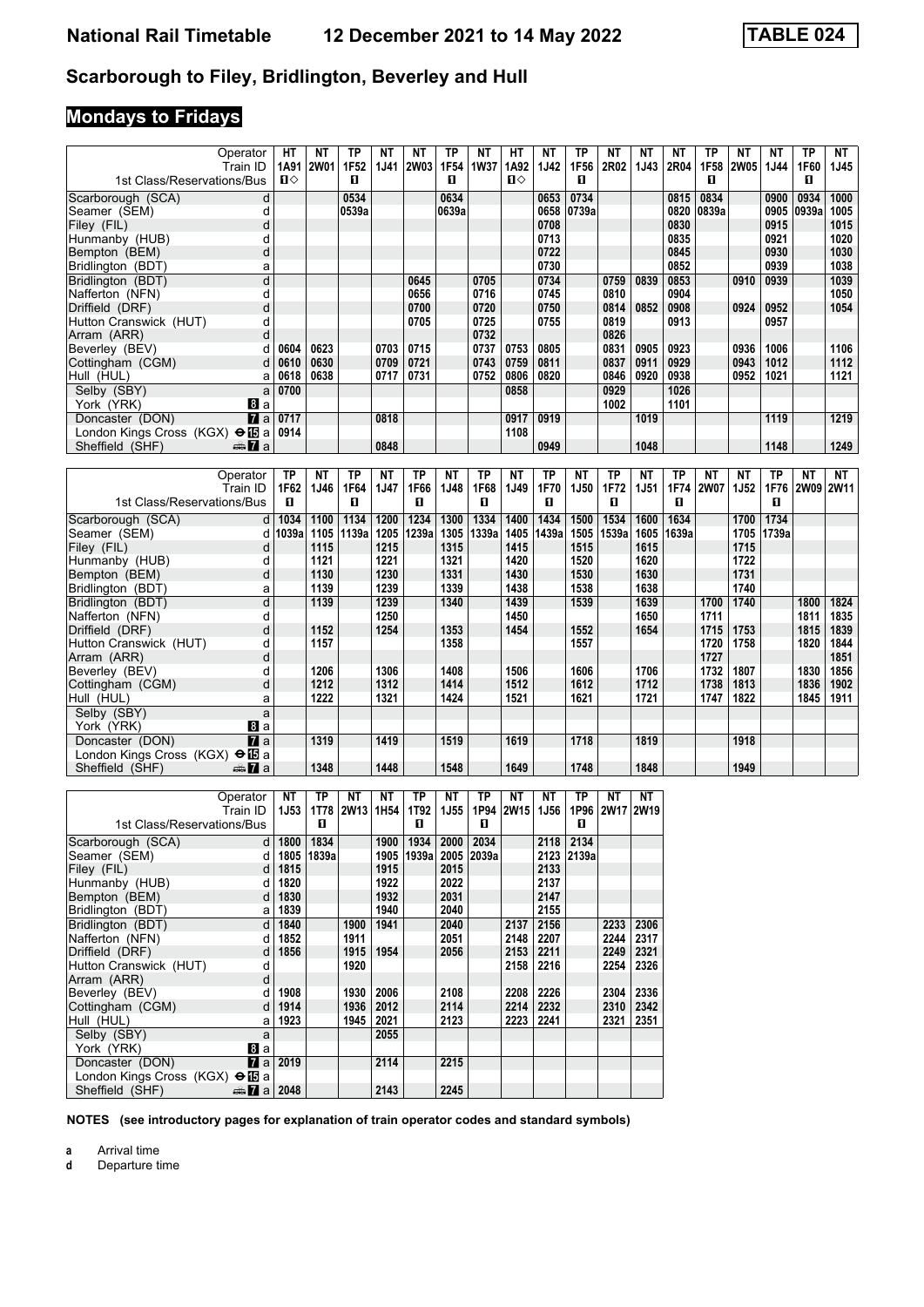### **Scarborough to Filey, Bridlington, Beverley and Hull**

# **Saturdays**

| Operator                               | HТ   | NΤ          | ΤP               | NΤ          | ΝT             | <b>TP</b>   | NΤ   | NΤ        | ТP         | <b>NT</b> | NT        | <b>NT</b>           | TP        | ΝT                          | <b>NT</b>   | TP                         | NΤ        | <b>TP</b>    |
|----------------------------------------|------|-------------|------------------|-------------|----------------|-------------|------|-----------|------------|-----------|-----------|---------------------|-----------|-----------------------------|-------------|----------------------------|-----------|--------------|
| Train ID                               | 1A91 | 2W01        | 1F <sub>52</sub> | <b>1J41</b> | 2W03           | 1F54        | 1W37 | 1J42      | 1F56       | 2R02      | 1J43      | <b>2R04</b>         | 1F58      | 2W05                        | <b>1J44</b> | 1F60                       | 1J45      | 1F62         |
| 1st Class/Reservations/Bus             | п⇔   |             | П                |             |                | п           |      |           | п          |           |           |                     | п         |                             |             | п                          |           | п            |
| Scarborough (SCA)<br>d                 |      |             | 0534             |             |                | 0634        |      | 0653      | 0734       |           |           | 0815                | 0834      |                             | 0900        | 0934                       | 1000      | 1034         |
| Seamer (SEM)                           |      |             | 0539a            |             |                | 0639a       |      |           | 0658 0739a |           |           | 0820                | 0839a     |                             | 0905        | 0939a                      | 1005      | 1039a        |
| Filey (FIL)<br>d                       |      |             |                  |             |                |             |      | 0708      |            |           |           | 0830                |           |                             | 0915        |                            | 1015      |              |
| Hunmanby (HUB)                         |      |             |                  |             |                |             |      | 0713      |            |           |           | 0835                |           |                             | 0921        |                            | 1020      |              |
| Bempton (BEM)<br>d                     |      |             |                  |             |                |             |      | 0722      |            |           |           | 0845                |           |                             | 0930        |                            | 1030      |              |
| Bridlington (BDT)<br>а                 |      |             |                  |             |                |             |      | 0730      |            |           |           | 0852                |           |                             | 0939        |                            | 1038      |              |
| d<br>Bridlington (BDT)                 |      |             |                  |             | 0645           |             | 0705 | 0734      |            | 0759      | 0839      | 0853                |           | 0910                        | 0939        |                            | 1039      |              |
| Nafferton (NFN)<br>d                   |      |             |                  |             | 0656           |             | 0716 | 0745      |            | 0810      |           | 0904                |           |                             |             |                            | 1050      |              |
| Driffield (DRF)<br>d                   |      |             |                  |             | 0700           |             | 0720 | 0750      |            | 0814      | 0852      | 0908                |           | 0924                        | 0952        |                            | 1054      |              |
| Hutton Cranswick (HUT)                 |      |             |                  |             | 0705           |             | 0725 | 0755      |            | 0819      |           | 0913                |           |                             | 0957        |                            |           |              |
| Arram (ARR)<br>d                       |      |             |                  |             |                |             | 0732 |           |            | 0826      |           |                     |           |                             |             |                            |           |              |
| Beverley (BEV)                         | 0557 | 0623        |                  | 0703        | 0715           |             | 0737 | 0805      |            | 0831      | 0905      | 0923                |           | 0936                        | 1006        |                            | 1106      |              |
| Cottingham (CGM)                       | 0603 | 0630        |                  | 0709        | 0721           |             | 0743 | 0811      |            | 0837      | 0911      | 0929                |           | 0943                        | 1012        |                            | 1112      |              |
| Hull (HUL)                             | 0612 | 0638        |                  | 0717        | 0731           |             | 0752 | 0820      |            | 0846      | 0920      | 0938                |           | 0952                        | 1021        |                            | 1121      |              |
| Selby (SBY)                            | 0651 |             |                  |             |                |             |      |           |            | 0929      |           | 1026                |           |                             |             |                            |           |              |
| 8a<br>York (YRK)                       |      |             |                  |             |                |             |      |           |            | 1002      |           | 1101                |           |                             |             |                            |           |              |
| $\overline{a}$<br>Doncaster (DON)      | 0708 |             |                  | 0818        |                |             |      | 0919      |            |           | 1019      |                     |           |                             | 1119        |                            | 1219      |              |
| London Kings Cross (KGX) <b>⊖ iD</b> a | 0847 |             |                  |             |                |             |      |           |            |           |           |                     |           |                             |             |                            |           |              |
| Sheffield (SHF)<br>⊯Ma                 |      |             |                  | 0848        |                |             |      | 0948      |            |           | 1048      |                     |           |                             | 1148        |                            | 1248      |              |
|                                        |      |             |                  |             |                |             |      |           |            |           |           |                     |           |                             |             |                            |           |              |
| Operator                               | NT   | TP          | NΤ               | <b>TP</b>   | NΤ             | <b>TP</b>   | NΤ   | <b>TP</b> | ΝT         | <b>TP</b> | <b>NT</b> | ТP                  | <b>NT</b> | ΝT                          | TP          | <b>NT</b>                  | <b>NT</b> | <b>NT</b>    |
| $TrainID$ $1116$                       |      | <b>ACCA</b> | 4147             | <b>AECC</b> | <b>4 140  </b> | <b>AECO</b> | 4140 | 4 E 7 A I | $4$ IEQ    |           |           | $4E72$ $4E4$ $4E74$ |           | $N$ $N$ $-7$ $-1$ $-1$ $-1$ |             | $4E7E$   $2MAOO$   $2M14A$ |           | <b>4 IE2</b> |

| Operator<br>Train ID                   | IV L<br>1J46 | ΙГ.<br>1F64 | IV I<br>1J47 | . н<br>1F66 | IV L<br>1J48 | ΙГ.<br>1F68 | IV L<br>1J49 | <u>ыс</u><br>1F70 | 14 L<br><b>1J50</b> | <u>ыс</u><br>1F72 | IV L<br><b>1J51</b> | . г<br>1F74 | 14 L<br><b>2W07</b> | 14 L<br>1J52 | IΓ<br>1F76 | IV L<br>2W0912W11 | IV L | 14 L<br>1J53 |
|----------------------------------------|--------------|-------------|--------------|-------------|--------------|-------------|--------------|-------------------|---------------------|-------------------|---------------------|-------------|---------------------|--------------|------------|-------------------|------|--------------|
| 1st Class/Reservations/Bus             |              | п           |              | п           |              | п           |              | п                 |                     | п                 |                     | п           |                     |              | п          |                   |      |              |
| Scarborough (SCA)<br>d                 | 1100         | 1134        | 1200         | 1234        | 1300         | 1334        | 1400         | 1434              | 1500                | 1534              | 1600                | 1634        |                     | 1700         | 1734       |                   |      | 1800         |
| Seamer (SEM)<br>d l                    | 1105         | 1139a       | 1205         | 1239a       | 1305         | 1339a       | 1405         | 1439a             | 1505                | 1539a             | 1605                | 1639a       |                     | 1705         | 1739a      |                   |      | 1805         |
| Filey (FIL)<br>d l                     | 1115         |             | 1215         |             | 1315         |             | 1415         |                   | 1515                |                   | 1615                |             |                     | 1715         |            |                   |      | 1815         |
| Hunmanby (HUB)                         | 1121         |             | 1221         |             | 1321         |             | 1420         |                   | 1520                |                   | 1620                |             |                     | 1722         |            |                   |      | 1820         |
| Bempton (BEM)<br>d                     | 1130         |             | 1230         |             | 1331         |             | 1430         |                   | 1530                |                   | 1630                |             |                     | 1731         |            |                   |      | 1830         |
| Bridlington (BDT)                      | 1139         |             | 1239         |             | 1339         |             | 1438         |                   | 1538                |                   | 1638                |             |                     | 1740         |            |                   |      | 1839         |
| Bridlington (BDT)<br>d                 | 1139         |             | 1239         |             | 1340         |             | 1439         |                   | 1539                |                   | 1639                |             | 1700                | 1740         |            | 1800              | 1824 | 1840         |
| Nafferton (NFN)                        |              |             | 1250         |             |              |             | 1450         |                   |                     |                   | 1650                |             | 1711                |              |            | 1811              | 1835 | 1852         |
| Driffield (DRF)<br>d                   | 1152         |             | 1254         |             | 1353         |             | 1454         |                   | 1552                |                   | 1654                |             | 1715                | 1753         |            | 1815              | 1839 | 1856         |
| Hutton Cranswick (HUT)<br>d            | 1157         |             |              |             | 1358         |             |              |                   | 1557                |                   |                     |             | 1720                | 1758         |            | 1820              | 1844 |              |
| Arram (ARR)<br>d                       |              |             |              |             |              |             |              |                   |                     |                   |                     |             | 1727                |              |            |                   | 1851 |              |
| Beverley (BEV)<br>d                    | 1206         |             | 1306         |             | 1408         |             | 1506         |                   | 1606                |                   | 1706                |             | 1732                | 1807         |            | 1830              | 1856 | 1908         |
| Cottingham (CGM)<br>d                  | 1212         |             | 1312         |             | 1414         |             | 1512         |                   | 1612                |                   | 1712                |             | 1738                | 1813         |            | 1836              | 1902 | 1914         |
| Hull (HUL)                             | 1222         |             | 1321         |             | 1424         |             | 1521         |                   | 1621                |                   | 1721                |             | 1747                | 1822         |            | 1845              | 1911 | 1923         |
| Selby (SBY)<br>a                       |              |             |              |             |              |             |              |                   |                     |                   |                     |             |                     |              |            |                   |      |              |
| York (YRK)<br>8 a                      |              |             |              |             |              |             |              |                   |                     |                   |                     |             |                     |              |            |                   |      |              |
| $\mathbf{z}$ a<br>Doncaster (DON)      | 1319         |             | 1419         |             | 1519         |             | 1619         |                   | 1718                |                   | 1819                |             |                     | 1918         |            |                   |      | 2019         |
| London Kings Cross (KGX) $\bigoplus$ a |              |             |              |             |              |             |              |                   |                     |                   |                     |             |                     |              |            |                   |      |              |
| Sheffield (SHF)<br>$\frac{1}{2}$ a     | 1348         |             | 1448         |             | 1548         |             | 1649         |                   | 1748                |                   | 1848                |             |                     | 1949         |            |                   |      | 2049         |

|                                               | Operator              | ΤP    | NΤ        | NΤ               | ТP     | NΤ   | ТP    | NΤ   | NΤ   | ТP         | NΤ        | NΤ   |
|-----------------------------------------------|-----------------------|-------|-----------|------------------|--------|------|-------|------|------|------------|-----------|------|
|                                               |                       |       |           |                  |        |      |       |      |      |            |           |      |
|                                               | Train ID              |       | 1T78 2W13 | 1H <sub>54</sub> | 1T92   | 1J55 | 1P94  | 2W15 | 1J56 |            | 1P96 2W17 | 2W19 |
| 1st Class/Reservations/Bus                    |                       | п     |           |                  | п      |      | п     |      |      | п          |           |      |
| Scarborough (SCA)                             | dl                    | 1834  |           | 1900             | 1934   | 2000 | 2034  |      | 2113 | 2134       |           |      |
| Seamer (SEM)                                  | d                     | 1839a |           | 1905             | 1939al | 2005 | 2039a |      |      | 2118 2139a |           |      |
| Filey (FIL)                                   | d                     |       |           | 1915             |        | 2015 |       |      | 2128 |            |           |      |
| Hunmanby (HUB)                                | d                     |       |           | 1921             |        | 2022 |       |      | 2133 |            |           |      |
| Bempton (BEM)                                 | d                     |       |           | 1930             |        | 2031 |       |      | 2142 |            |           |      |
| Bridlington (BDT)                             | а                     |       |           | 1939             |        | 2040 |       |      | 2151 |            |           |      |
| Bridlington (BDT)                             | d                     |       | 1900      | 1939             |        | 2040 |       | 2137 | 2156 |            | 2233      | 2306 |
| Nafferton (NFN)                               | d                     |       | 1911      |                  |        | 2051 |       | 2148 | 2207 |            | 2244      | 2317 |
| Driffield (DRF)                               | d                     |       | 1915      | 1953             |        | 2056 |       | 2153 | 2211 |            | 2249      | 2321 |
| Hutton Cranswick (HUT)                        | d                     |       | 1920      |                  |        |      |       | 2158 | 2216 |            | 2254      | 2326 |
| Arram (ARR)                                   | d                     |       |           |                  |        |      |       |      |      |            |           |      |
| Beverley (BEV)                                | d                     |       | 1930      | 2006             |        | 2108 |       | 2208 | 2226 |            | 2304      | 2336 |
| Cottingham (CGM)                              | d                     |       | 1936      | 2012             |        | 2114 |       | 2214 | 2232 |            | 2310      | 2342 |
| Hull (HUL)                                    | а                     |       | 1945      | 2021             |        | 2123 |       | 2223 | 2241 |            | 2321      | 2351 |
| Selby (SBY)                                   | a                     |       |           | 2059             |        |      |       |      |      |            |           |      |
| York (YRK)                                    | Bla                   |       |           |                  |        |      |       |      |      |            |           |      |
| Doncaster (DON)                               | $\mathbf{z}$ a        |       |           | 2120             |        | 2215 |       |      |      |            |           |      |
| London Kings Cross (KGX) $\Theta$ <b>is</b> a |                       |       |           |                  |        |      |       |      |      |            |           |      |
| Sheffield (SHF)                               | anna <mark>7</mark> a |       |           | 2151             |        | 2242 |       |      |      |            |           |      |

**NOTES (see introductory pages for explanation of train operator codes and standard symbols)**

**a** Arrival time